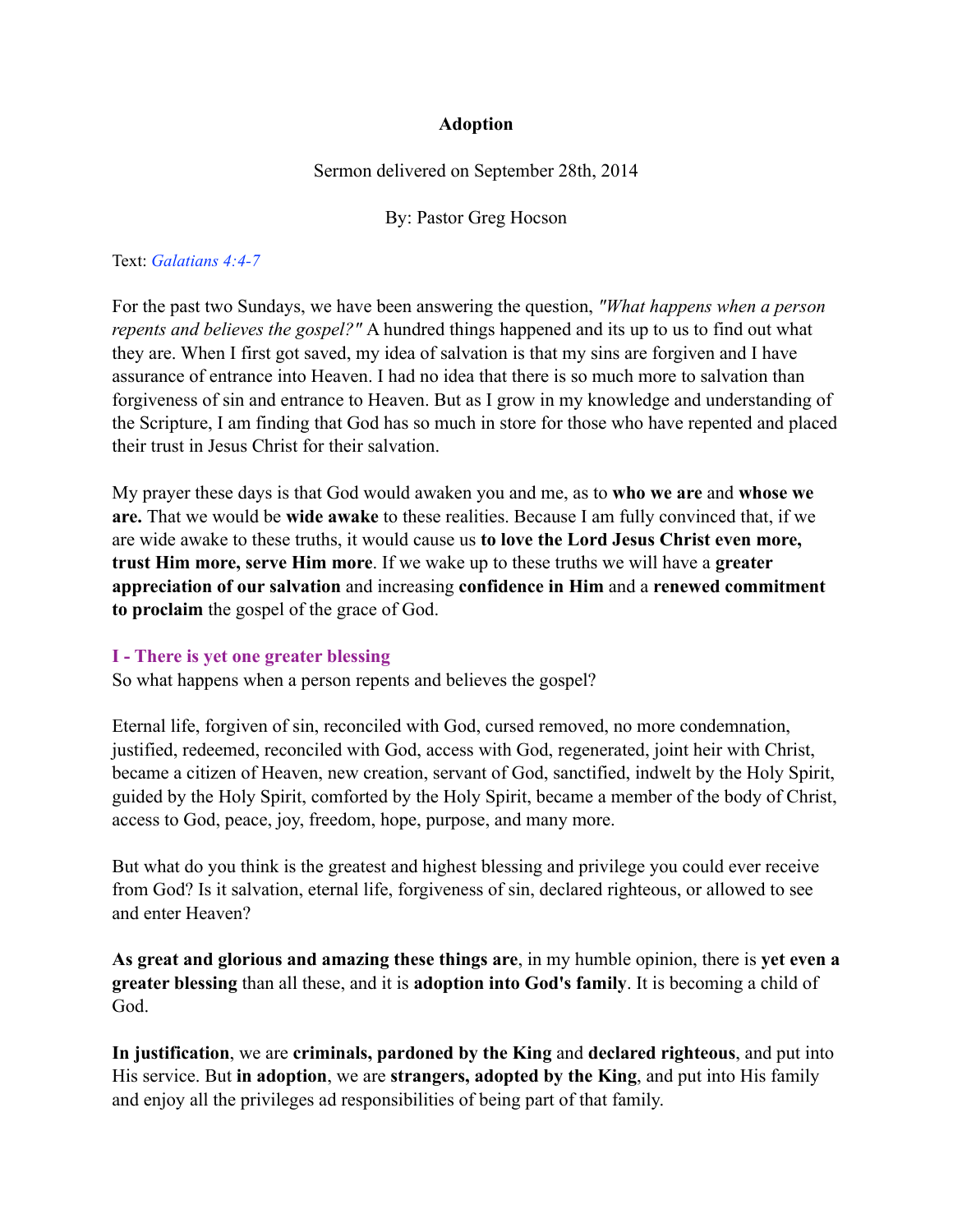**God went way beyond** giving us eternal life, forgiving our sins, declaring us righteous, reconciling us to Himself, giving us the privilege to enter to Heaven; which are all amazing things. By His free grace, **received us into His family** and gave us the **right to enjoy** all the **privileges** and **responsibilities** of the **children of God.**

## **This great privilege is only possible because...**

*Galatians 4:4 But when the fulness of the time was come, God sent forth his Son, made of a woman, made under the law, 5: To redeem them that were under the law, <i>that we might receive the adoption of sons.*

But **when the right time came**, when every thing was in place, **God sent His Son**, born of a woman, subject to the law, to buy our freedom from the law, to deliver us from the curse of the law and not only that **to adopt us into God's family.**

*6: And because ye are sons, God hath sent forth the Spirit of his Son into your hearts, crying, Abba, Father.*

Because we are sons and daughters, we call God, **Abba, Father!**

**Abba**, is Aramaic. It is a special word of **endearment**, **love** and **affection**, of **close and intimate relationship**. In our present language, it is "Papa" or "Daddy." A slave was never allowed to address his master as, "Abba."

# *7: Wherefore thou art no more a servant,* (slave) *but a son; and if a son, then an heir of God through Christ.*

I am a child of the King! I am not His slave but His son. I am an heir of God. And if you have repented and believed the gospel you are a son, a daughter, an heir of God, joint-heir with Christ *(Romans 8:17).*

Oh, Lord awaken us to these realities!

# **II – All of God and all of grace**

Being adopted into the family of God is a gift of grace. There are **two ways we may become members of a human family** – we may be **born into it** or we may be **adopted into it.** We become members of the family of God by both – **by new birth (regeneration)** and **by adoption**. Born into the family of God by regeneration and received into the family of God by adoption. They are always joined together. No regeneration, no adoption. **They are both God's gift. It is all of God and all of grace.**

**In regeneration** we are **given a new nature** as children of God. It is the renewing of our hearts after the image of God. **In adoption** we are **given a new position** as sons of God.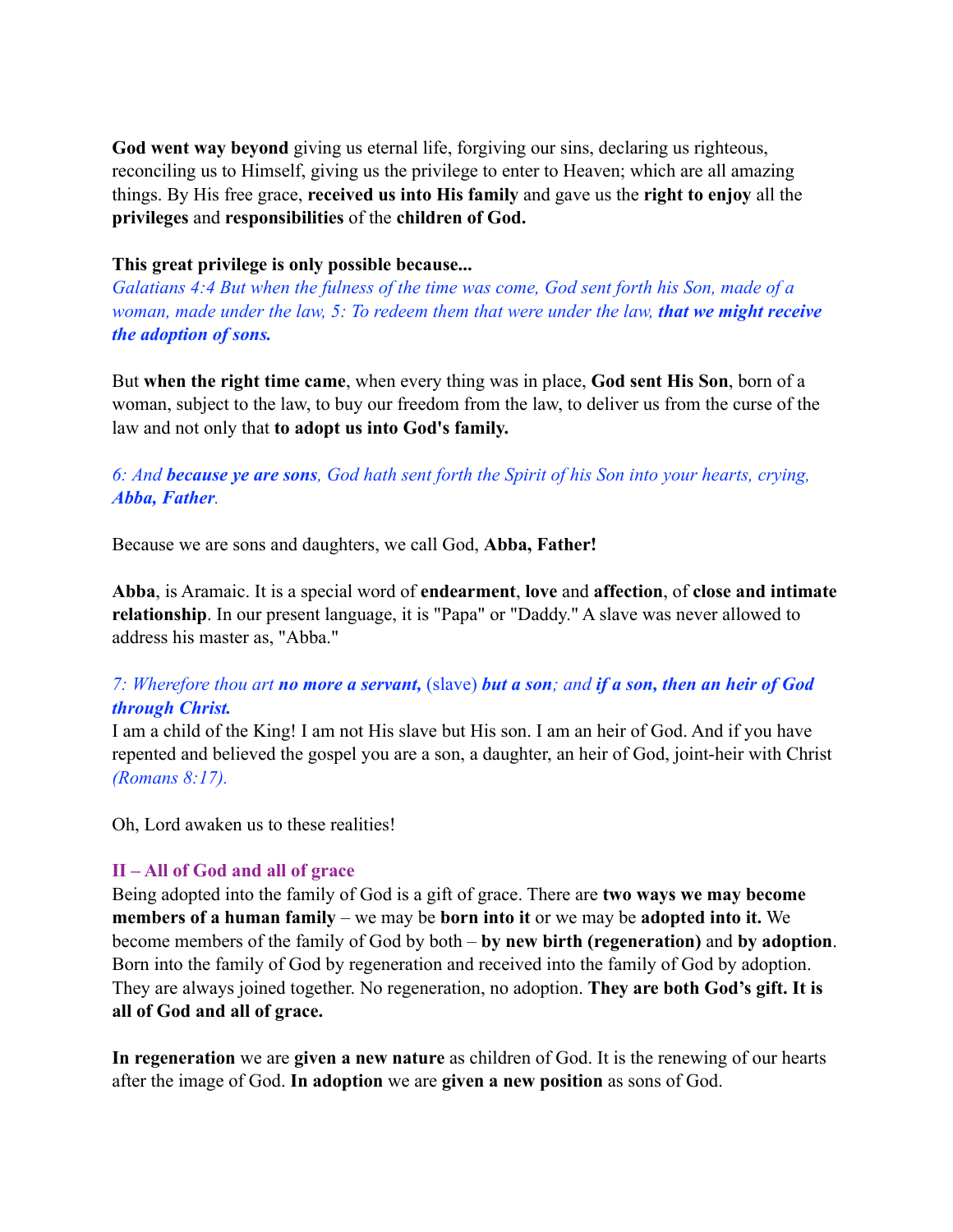**In civil adoption**, usually the parents adopt children who are **cute and attractive**. Parents usually adopt **children who have pleasing characteristics** and are **worthy to bear or carry their family name**. In some countries, females are discriminated; they are excluded for they cannot carry the name.

**In orphanage, not all babies or children get adopted** – due to maybe wrong **age**, wrong **color**, and wrong **gender**; or maybe they have **physical or mental disability**. Human parents discriminate, but God is gracious and more generous than we are. **He adopts every kind of person** into His family - young, old, boy, girl, dark, light, healthy, sick, educated, uneducated, no one excluded. **The only reason for exclusion is unbelief.**

But **our adoption is not based on our pleasing characteristics**, because we have none. It is rooted in the indescribable and amazing free grace of God. **God adopts us out of free grace and love**, not because our character and record show we are worthy to bear His name, but **despite the fact that they show the very opposite**. We are not worthy to be placed in God's family, yet **in spite of our unworthiness**, **in spite of our unattractiveness**, God adopted us into His family.

*Romans 5:6 For when we were yet without strength, in due time Christ died for the ungodly. 7: For scarcely for a righteous man will one die: yet peradventure for a good man some would even dare to die. 8: But God commendeth his love toward us, in that, while we were yet sinners, Christ died for us. 9: Much more then, being now justified by his blood, we shall be saved from wrath through him. 10: For if, when we were enemies, we were reconciled to God by the death of his Son, much more, being reconciled, we shall be saved by his life.* 

#### *Romans 3:10-18*

*Psalm 8:4 What is man, that thou art mindful of him? and the son of man, that thou visitest him? 5: For thou hast made him a little lower than the angels, and hast crowned him with glory and honour.*

What grace! What honor! What privilege!

#### **III - With great privilege comes great responsibilities**

Think of the blessings of having God as our Father: provision, protection, comfort, fellowship, guidance, instruction, etc.

Of course, with great privilege comes great responsibilities.

Adoption is an act of God's free grace, whereby we are received into His family, and have a right to enjoy all the **privileges** and **responsibilities** of the children of God.

*Luke 12:48 But he that knew not, and did commit things worthy of stripes, shall be beaten with few stripes. For unto whomsoever much is given, of him shall be much required: and to whom men have committed much, of him they will ask the more.*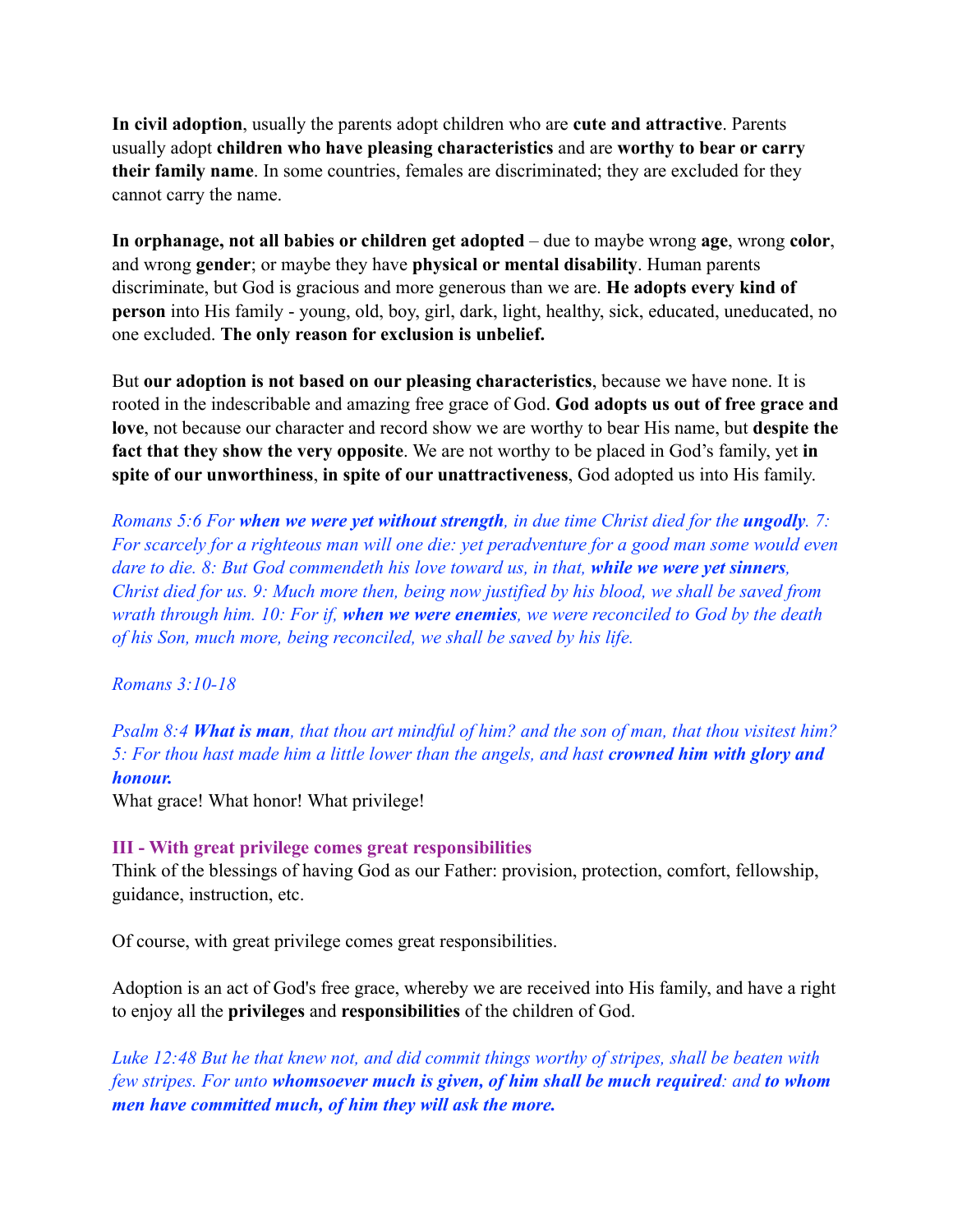The more knowledge and privileges a man has, the more is expected from him. The greater his gifts are, the more useful he ought to be, and diligent in the improvement of them.

Part of being adopted into God's family is **we carry His Name.** What a **privilege** and **blessing** to carry His name! What a **responsibility** to carry His name!

## **1. Imitate the Father**

*Matthew 5:44 But I say unto you, Love your enemies, bless them that curse you, do good to them that hate you, and pray for them which despitefully use you, and persecute you; 45: That ye may be the children of your Father which is in heaven: for he maketh his sun to rise on the evil and on the good, and sendeth rain on the just and on the unjust. 46: For if ye love them which love you, what reward have ye? do not even the publicans the same? 47: And if ye salute your brethren only, what do ye more than others? do not even the publicans so? 48: Be ye therefore perfect, even as your Father which is in heaven is perfect.*

## **2. Glorify the Father**

*Matthew 5:16 Let your light so shine before men, that they may see your good works, and glorify your Father which is in heaven.*

The **root** of our adoption is **grace**. The **goal** of our adoption is **glory**. You and I were adopted for the praise of the glory of His grace.

# **3. Trust the Father**

In difficult times, do not forget that God is your Father. *Matthew 6:25-32 Behold the fowls of the air: for they sow not, neither do they reap, nor gather into barns; yet your heavenly Father feedeth them. Are ye not much better than they?*

If God cares for the birds, which are obviously not children of God, is it not plain and clear that He will certainly care for you and me, who are children of God.

#### **V – Final Exhortations**

#### **1. Behold**

*1 John 3:1 Behold, what manner of love the Father hath bestowed upon us, that we should be called the sons of God: therefore the world knoweth us not, because it knew him not.*

Do you want to be awaken to the reality of **who you are** and **whose you are**?

Behold – Stop, look and listen! Read, study, and contemplate. Behold and after you behold, behold again.

*"If the love of the Father will not make a child delight in Him, I don't know what will?"* - John **Owens**